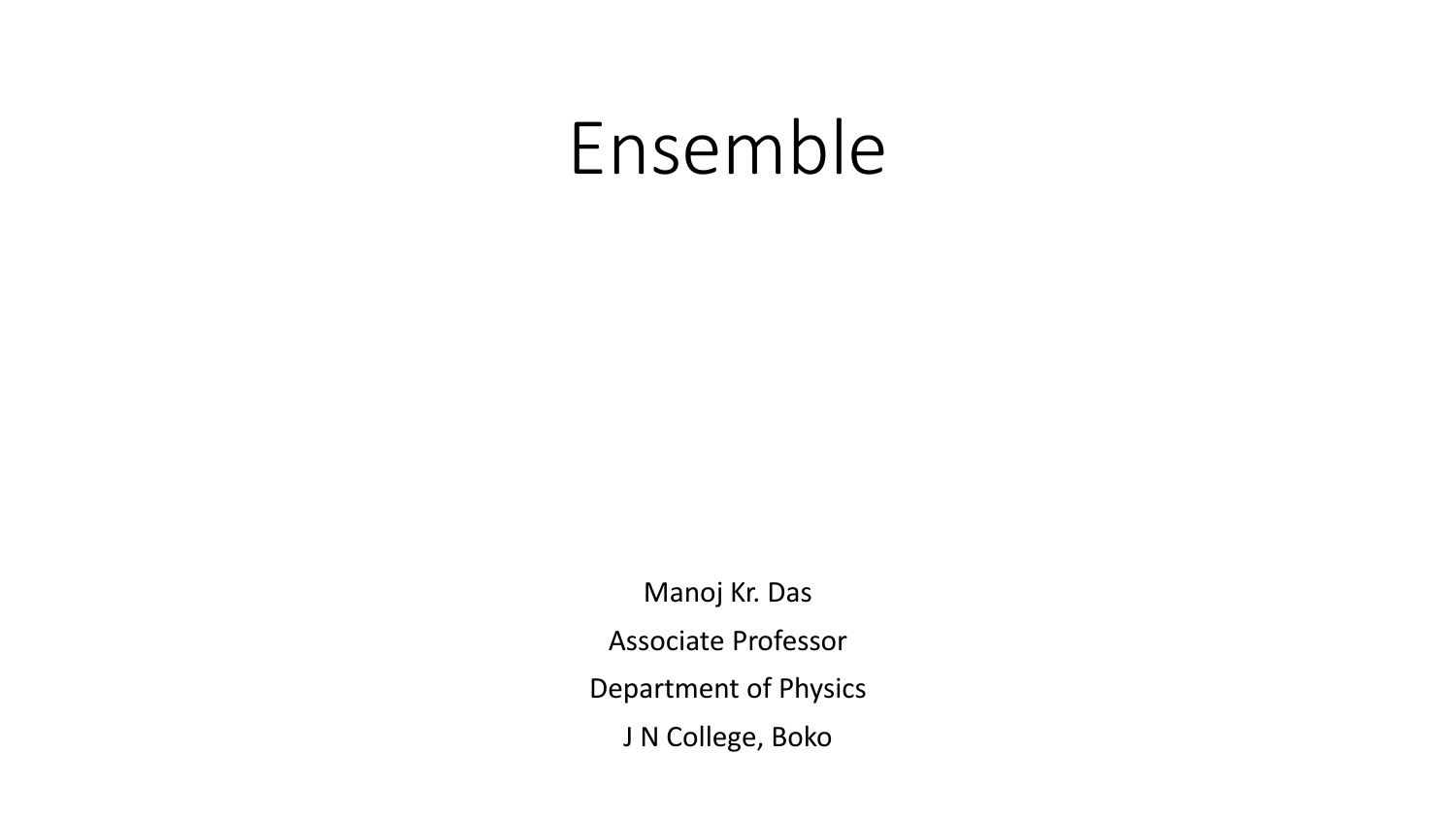## What is ensemble?

A single particle is called system & collection of particles called as a whole assembly. A large number of assembly is called ensemble. The number of ensemble are identical feature known as element. The element differ in their state i.e. coordinates and velocities. Thus an ensemble is defined as a collection of very large number of assemblies which are essentially independent of one another but which have been made macroscopically as identical as possible. By being macroscopically identical we mean that each assembly is characterized by same values of set of macroscopic parameters which uniquely determine the equilibrium state of assembly.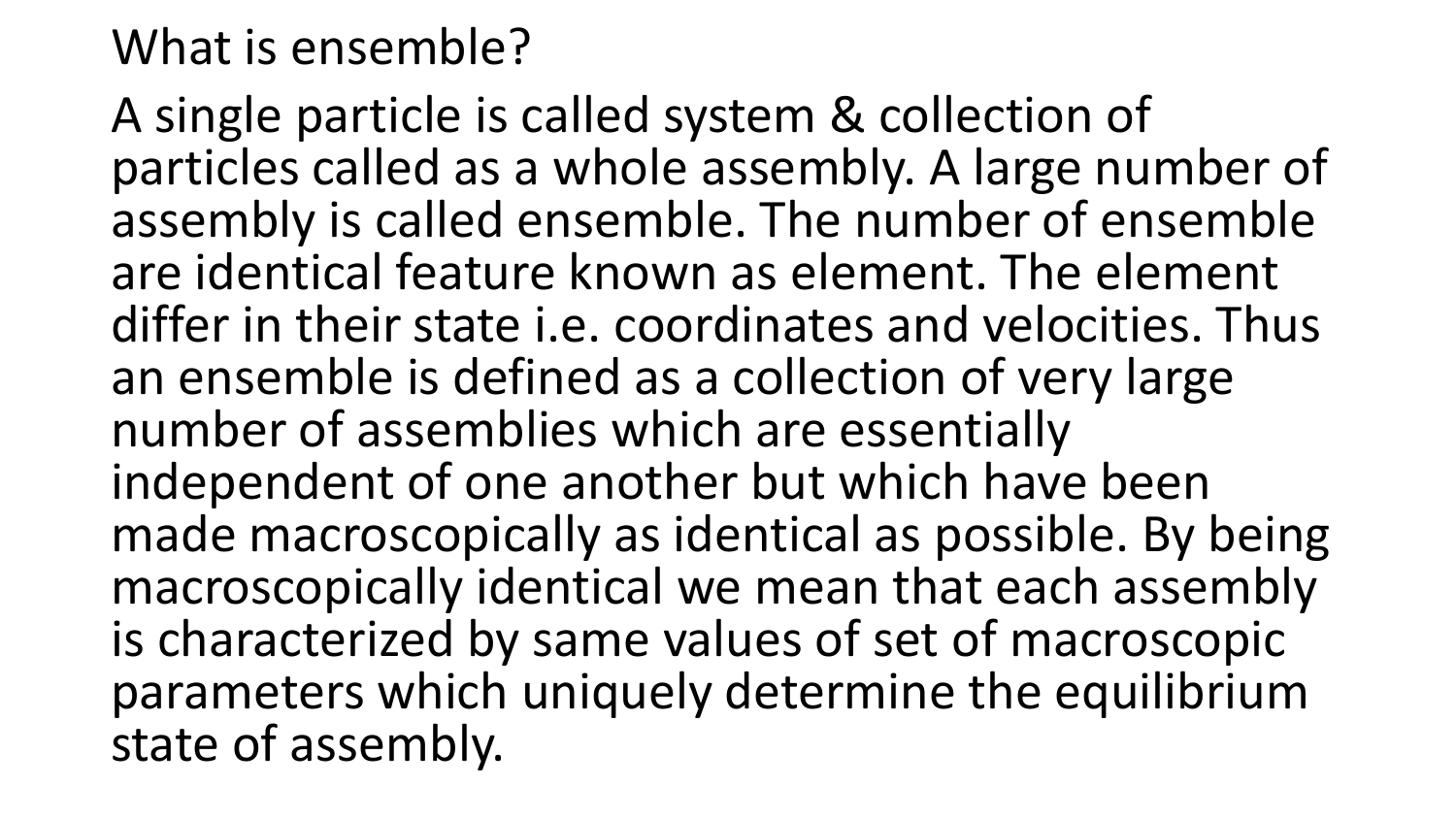Ensembles are divided into three classes –

- 1) Microcanonical Ensembles
- 2) Canonical Ensembles
- 3) Grand Canonical Ensembles

## **Microcanonical Ensembles:**

This ensembles consists of systems which are isolated from rest of the surroundings.

Such a system is also known as a closed isolated system & has a fixed volume, fixed total energy and fixed total number of particles.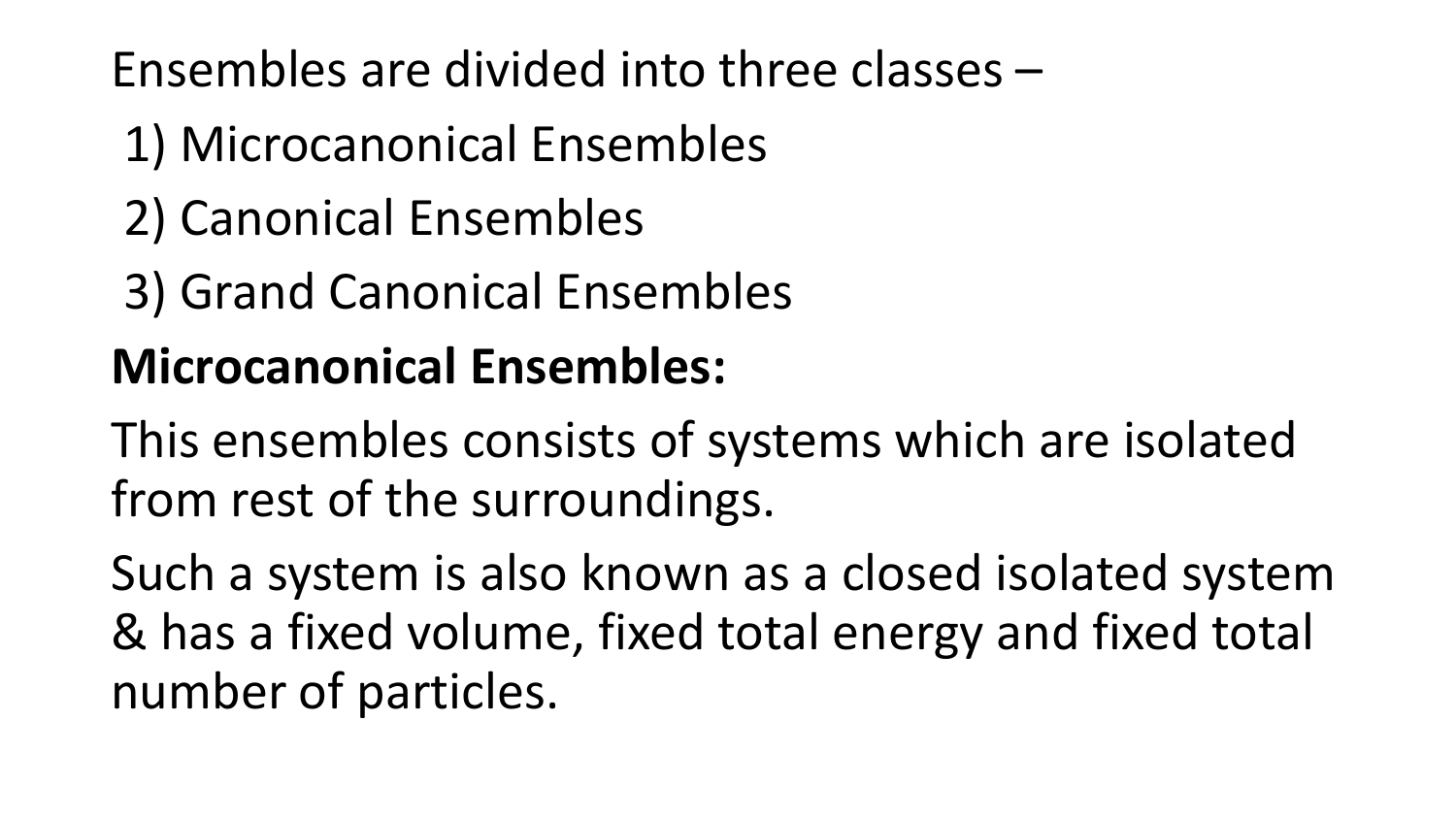The probability density  $\rho(p, q)$  of such a system differs from zero only on the constant energy hyper surface.

- But in reality one cannot achieve complete isolation of system.
- So it must allow for some interaction energy  $\Delta E$  though it is very small.
- The elements of the microcanonical ensemble thus lie within the range between E and  $E + \Delta E$ .
- Let ellipse *E* represents a system with total energy *E*. This system is just one member of the ensemble.
- The other members may have energy between  $E$  and  $E + \Delta E$ .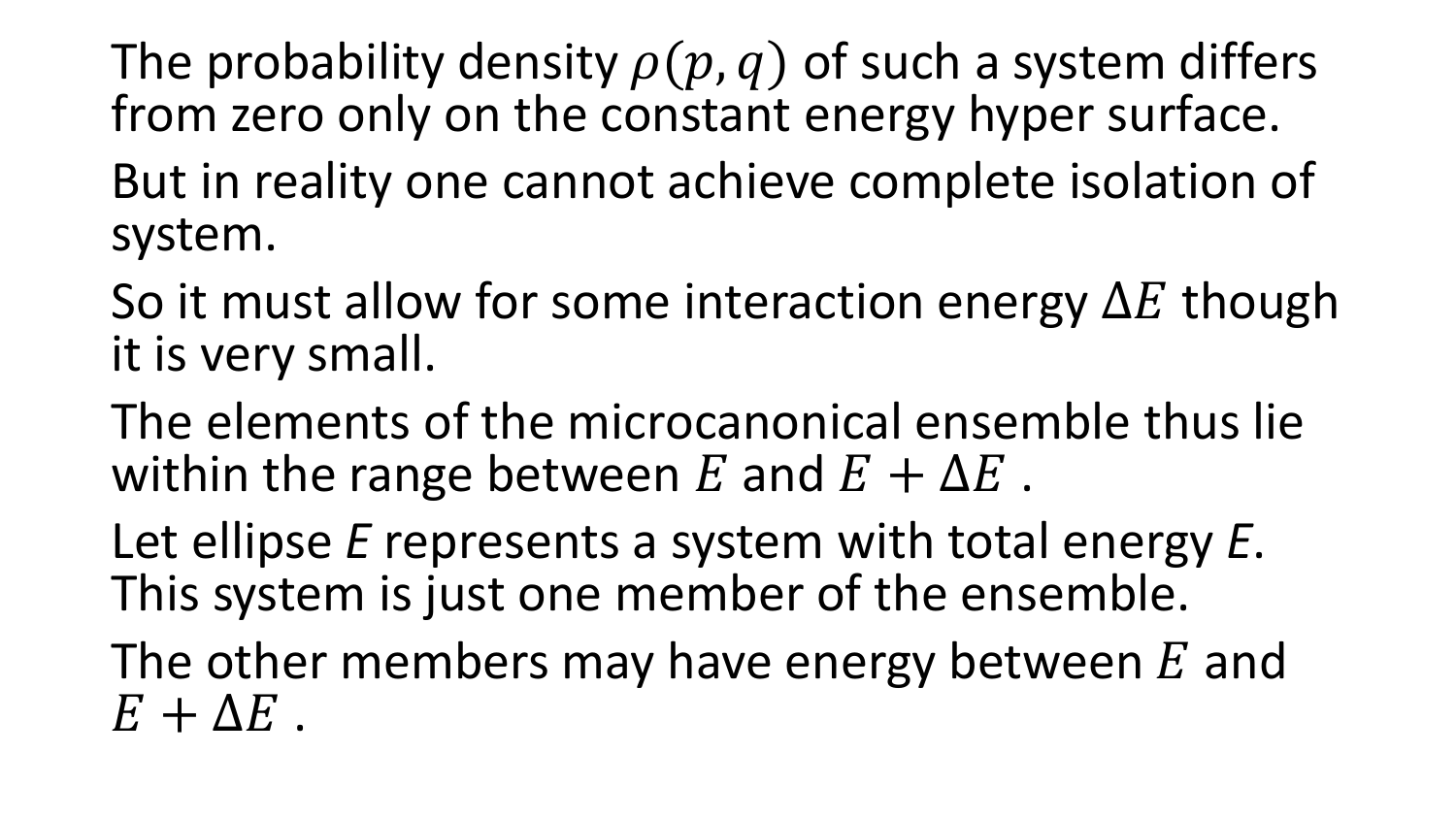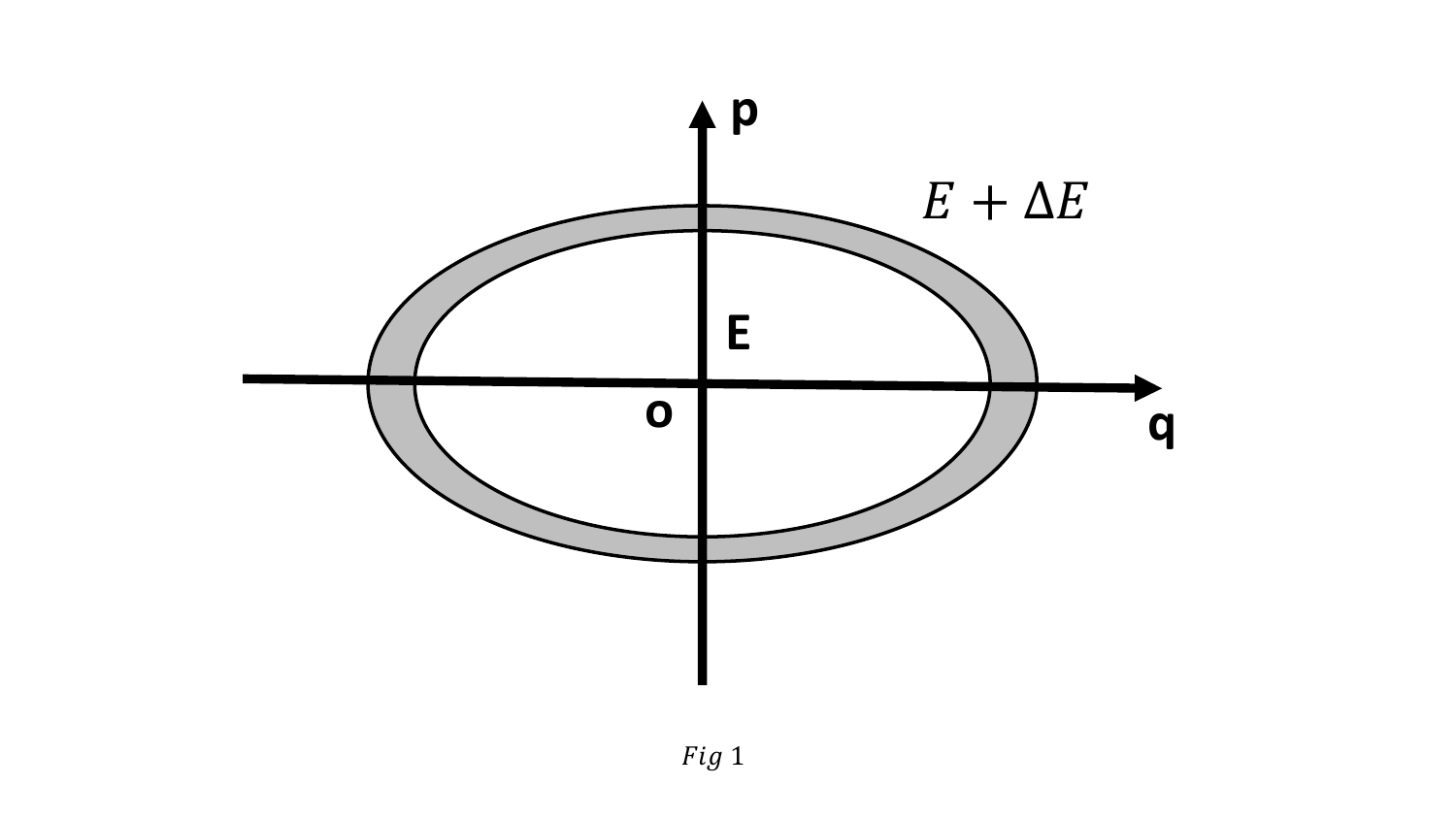Hence their corresponding phase points will be lie between two ellipses. The thin elliptic cloud is the energy shell.

As if  $\Delta E$  as smaller and smaller the energy shell between the two surface would be just a surface in the limit as  $\Delta E \rightarrow 0$ 

According to the fundamental postulate of equal priori probability under the condition of equilibrium the system is equally likely to be found in one of its accessible states.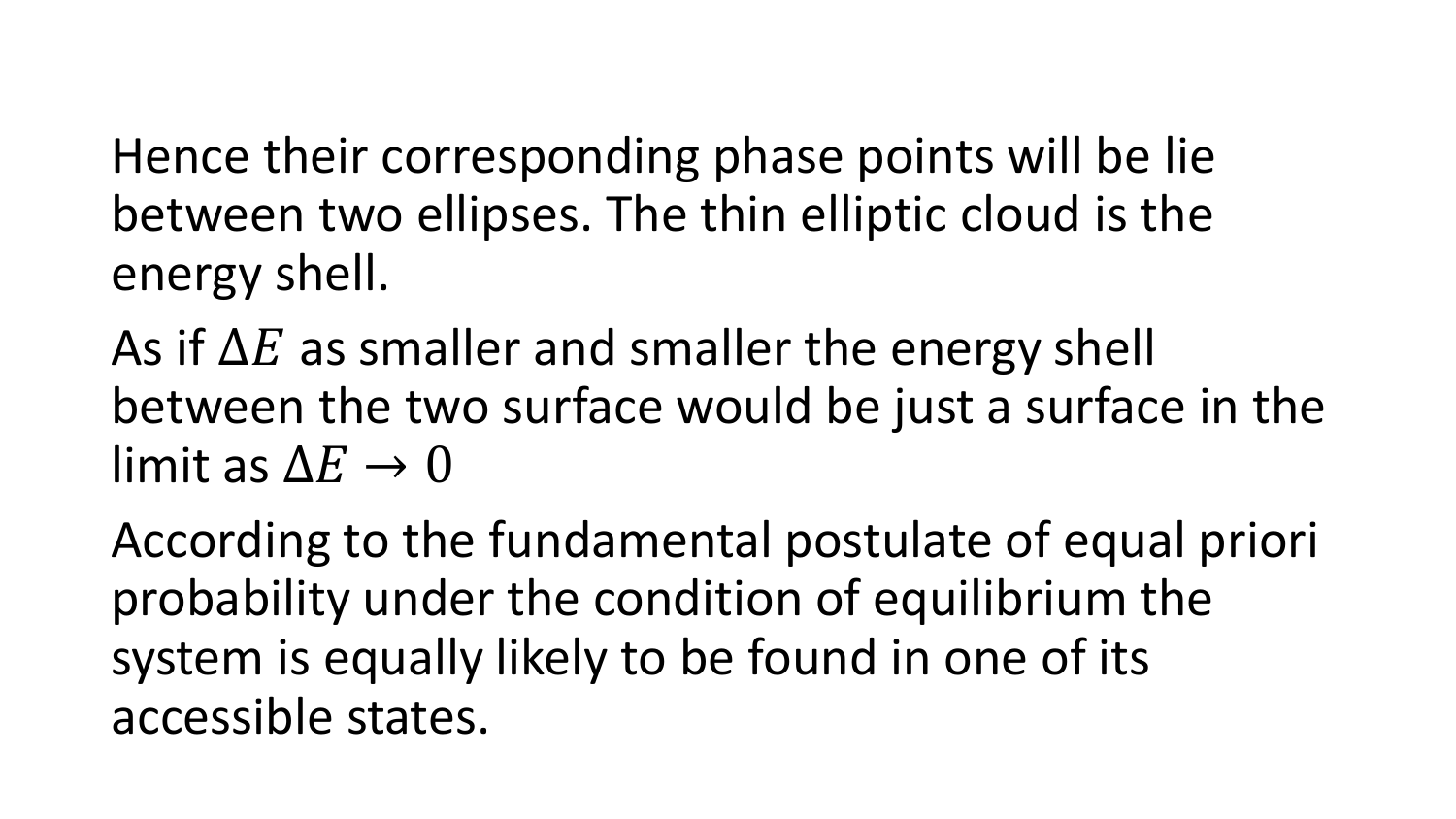In the case of microcanonical ensemble all states between E and  $E + \Delta E$  are equally accessible.

Therefore if the system is in state of X, corresponding energy  $E_X$ , probability  $P_X$  of finding the system in the state is given by –

$$
\begin{array}{ll}\nP_X = C, & if \ E < E_X < E + \Delta E \\
P_X = 0, & otherwise\n\end{array}
$$

Where C is constant, the value of which can be determined from normalization condition  $\sum P_Y = 1$  when summed over all accessible states in the range between  $E$  and  $E + \Delta E$ .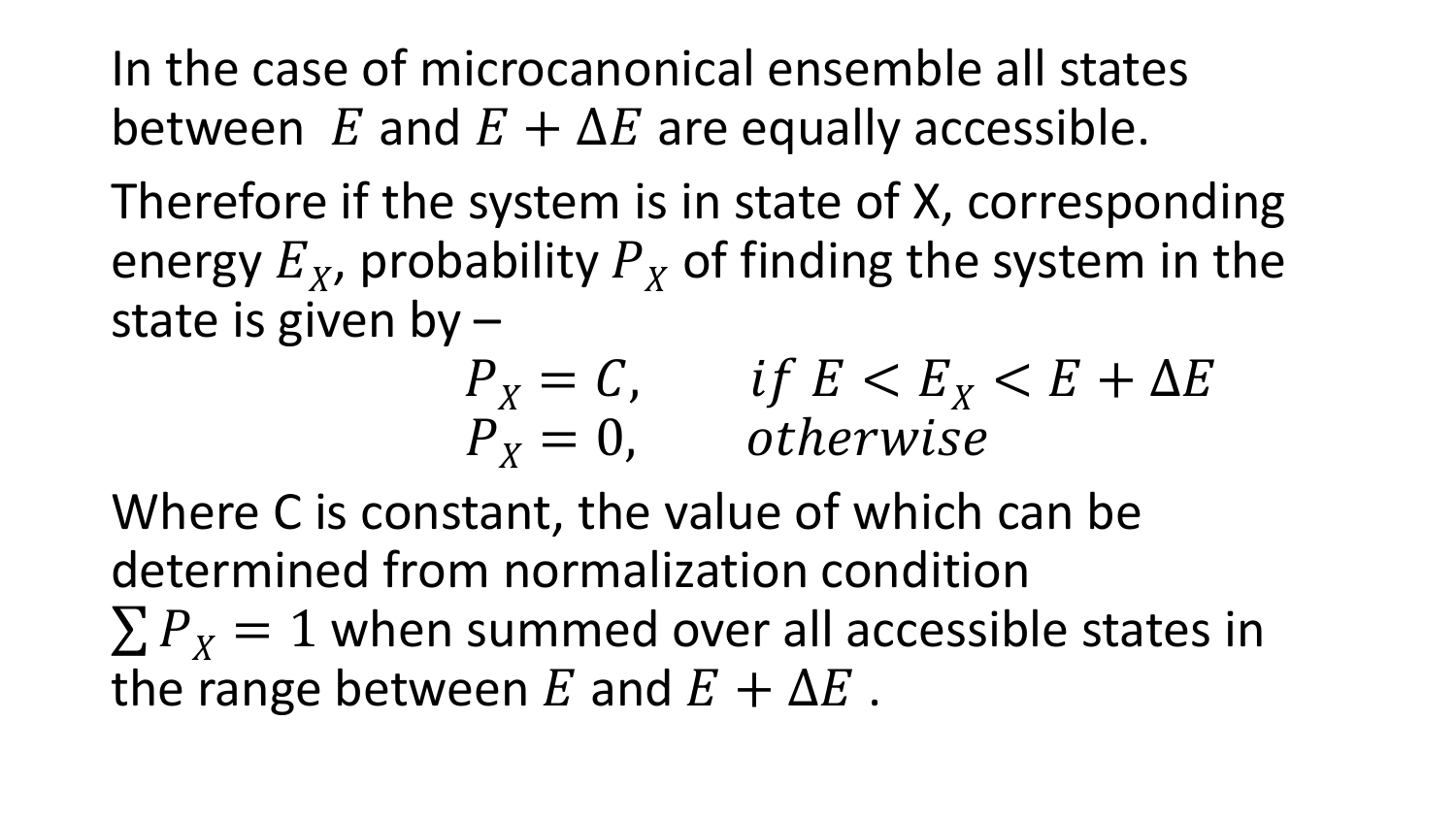## **Canonical Ensemble:**

Microcanonical ensemble is fundamental, in which the constituent system are isolated and not influenced in any way by external disturbance.

Microcanonical ensemble are best suited for isolated system, but when we deal with a complete isolated system, there is some always energy exchange with surroundings.

Therefore it is realistic that to use an ensemble in which statistical equilibrium is attained not by isolation, but by free interaction.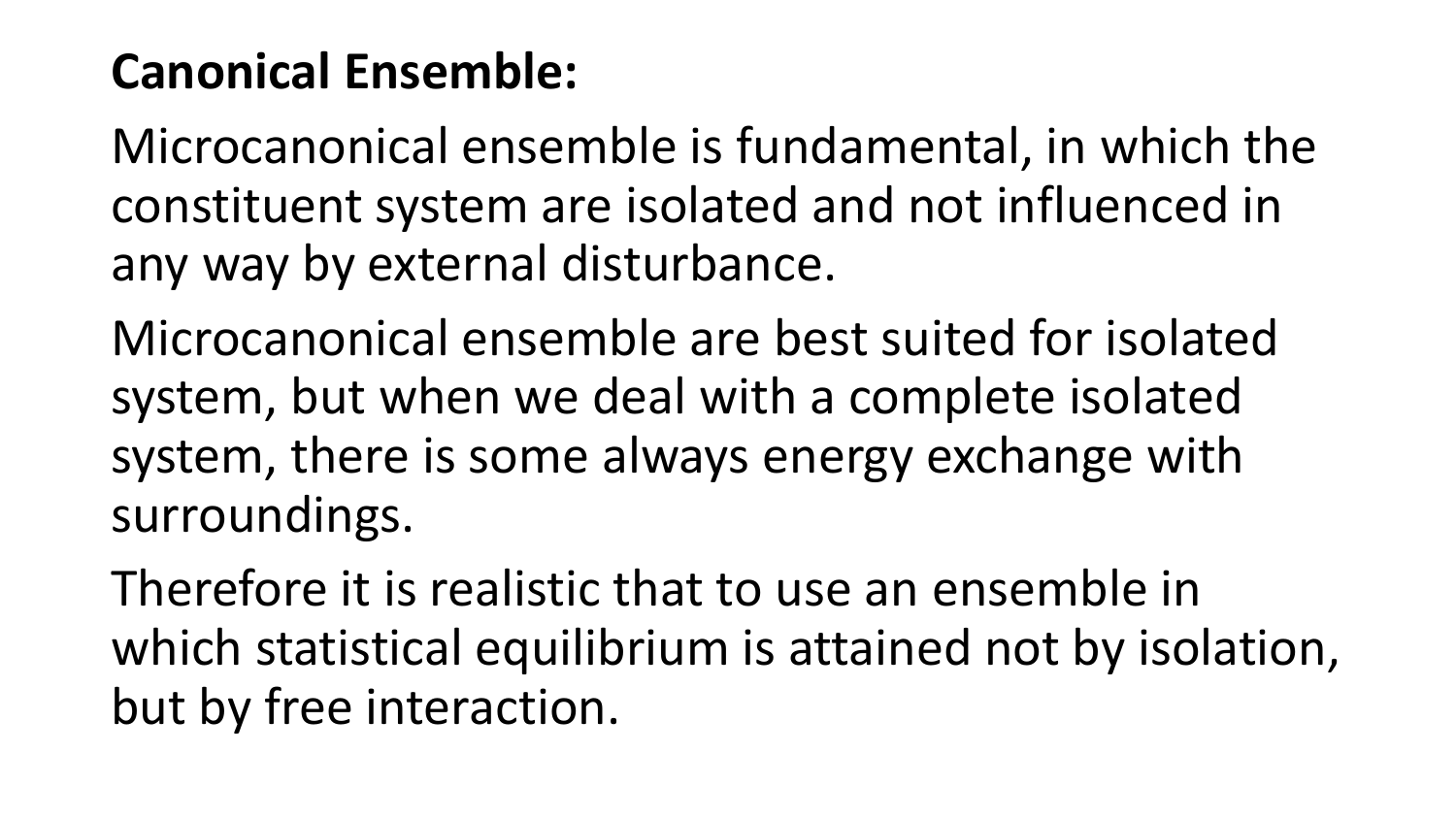Canonical ensembles have been found to be more appropriate for description of such system.

- Besides canonical approach gives result which apply even when components interact strongly.
- Let to study the statistical properties of thermodynamical system A, Let there is a possibility an assembly of a very large number of system *N* identical in volume and molecular composition with A. Each system of assembly is considered to be thermal contact with a huge heat reservoir, whose heat capacity is so much higher than that of sub system in contact with it.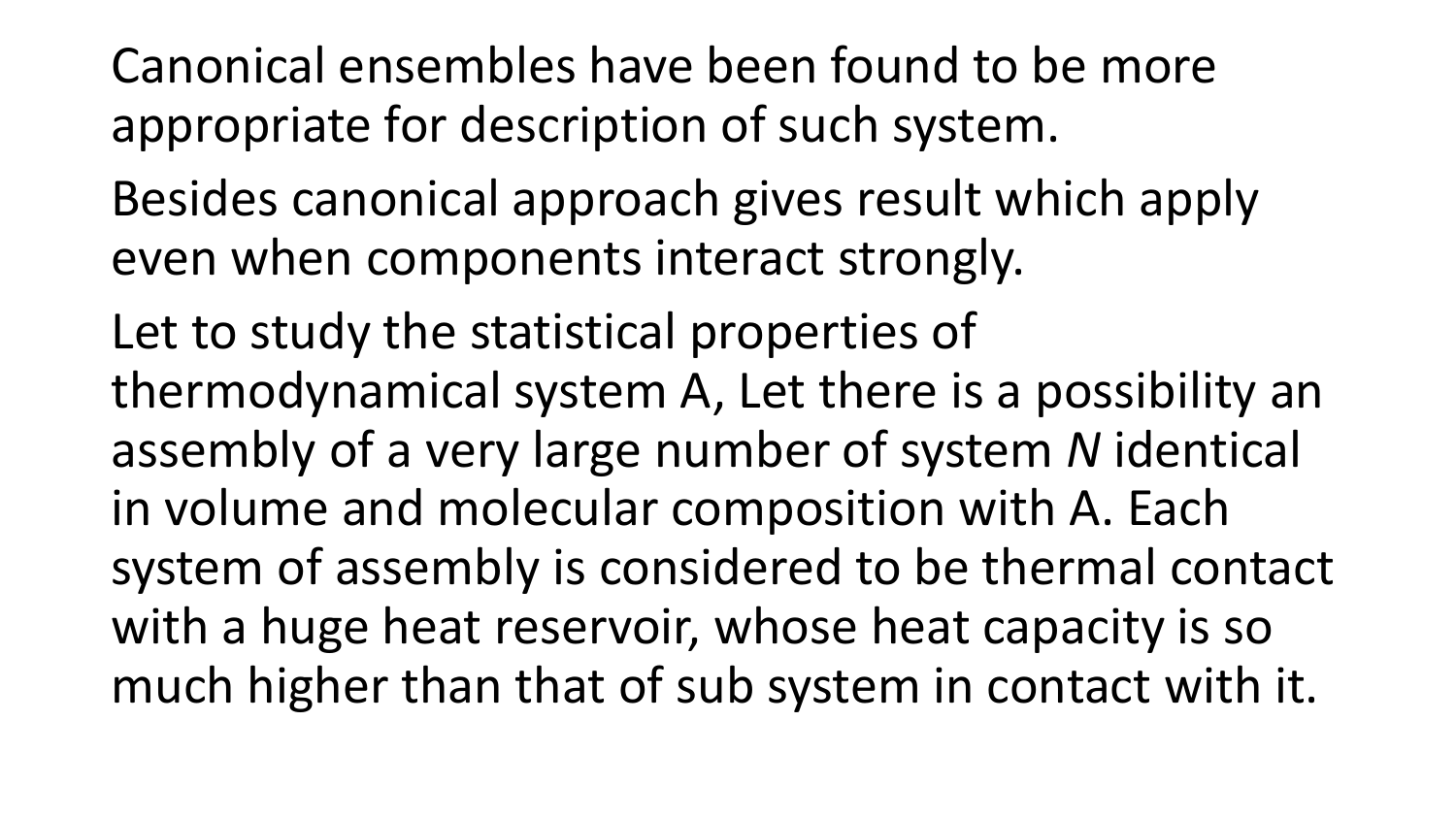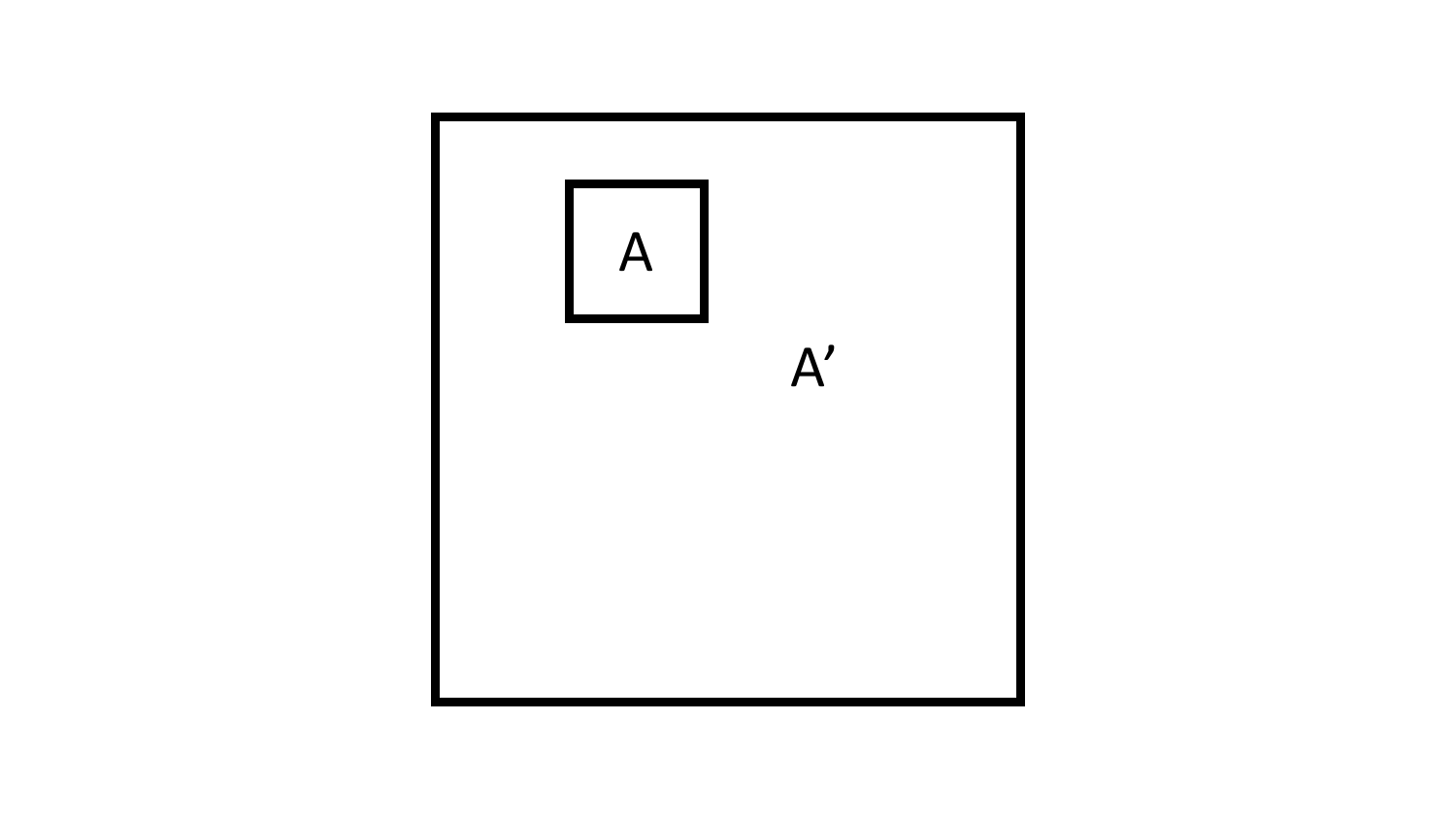So heat flow from or to the heat reservoir does not change its temperature significantly.

- The assembly can be thought of as contained within a microcanonical ensemble.
- Each system of assembly is in contact with other elements of microcanonical ensemble, but isolated from outside.
- The wall of container of the system of assembly which allow heat to flow through them, but do not allow the exchange of mass.
- An assembly of this kind is called a canonical ensemble of system of type A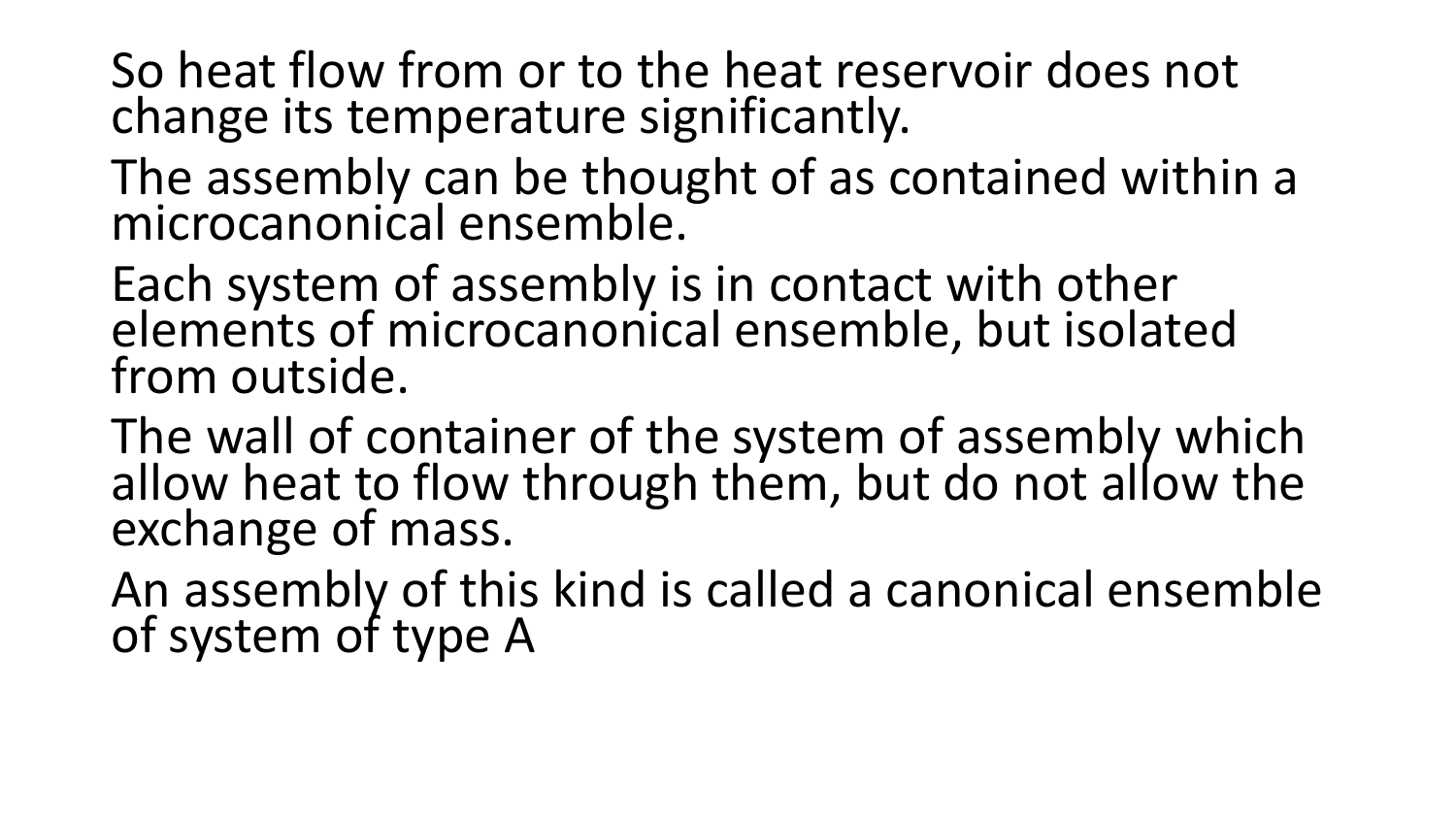The number of system in a canonical ensemble is constant but their energy is not fixed.

Let us find the probability that a canonical system under the condition of equilibrium is in a particular state with specific energy  $E_A^{\phantom{A}}$  .

Considering a canonical system A in a microcanonical ensemble A<sup>/</sup> (A<<A<sup>/</sup>)

The wall of A and  $A'$  are such that free to exchange energy.

The microcanonical ensemble is isolated & its total energy  $E_0$  is constant.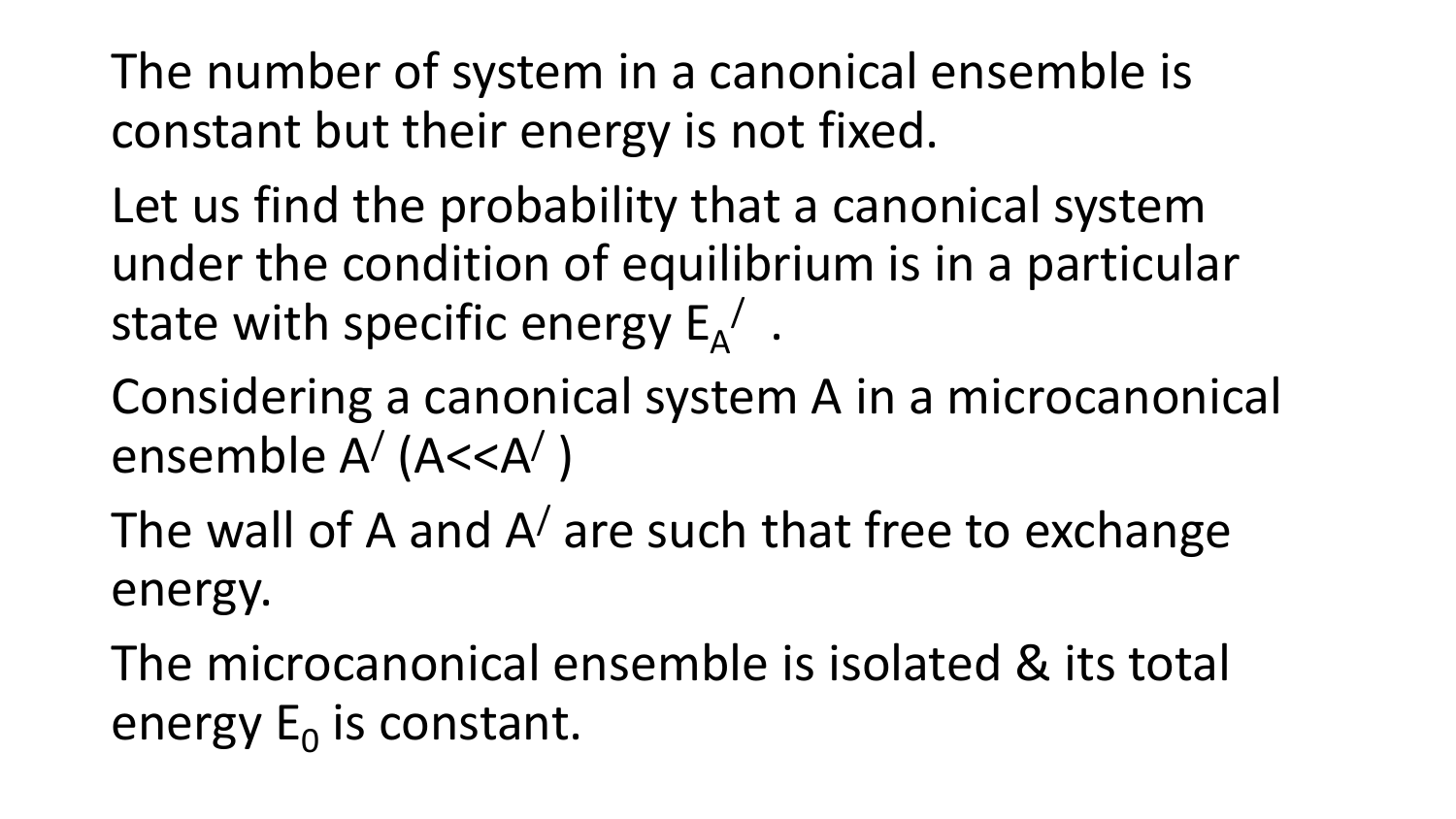A large number of microstate corresponding to macroscopic state of microcanonical ensemble with energy E<sub>0</sub>.

Let  $\Omega_0$  be the total number of microstate of microcanonical ensemble with energy  $E_0$ .

By postulate of equal priori probability all microstate are equally probable.

Therefore of each microstate is  $\frac{1}{\Omega}$  $\Omega_{0}$ 

It is obvious that different microstate of microcanonical ensemble A/ will give rise to different microstate of A with energy  $E_A$  ( $E_A$ < $\leq$  $E_0$ )